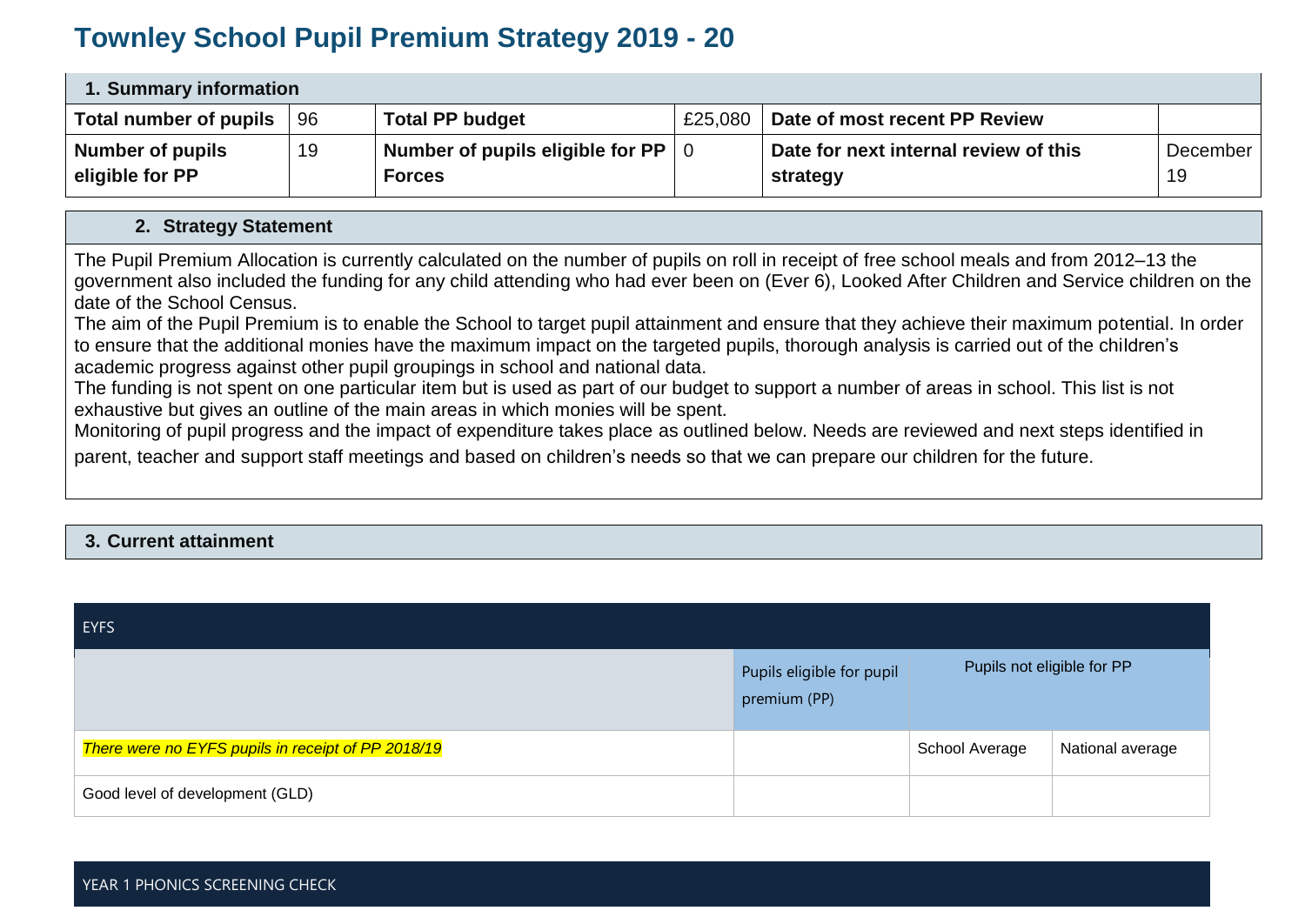| YEAR 1 PHONICS SCREENING CHECK           |                        |                |                   |  |  |  |
|------------------------------------------|------------------------|----------------|-------------------|--|--|--|
|                                          | Pupils eligible for PP |                | <b>All Pupils</b> |  |  |  |
| 2 pupils in receipt of PP, cohort size 8 |                        | School Average | National average  |  |  |  |
|                                          | 100%                   | 75%            | 81%               |  |  |  |

| <b>END OF KS1</b>                                                    |                        |                   |                  |  |  |  |
|----------------------------------------------------------------------|------------------------|-------------------|------------------|--|--|--|
|                                                                      | Pupils eligible for PP | <b>All Pupils</b> |                  |  |  |  |
| 4 pupils in receipt of PP, cohort size 13                            |                        | School average    | National average |  |  |  |
| % achieving expected standard or above in reading, writing and maths | 25%                    |                   |                  |  |  |  |
| % making expected progress in reading                                | 50%                    | 61.5%             | 74.9%            |  |  |  |
| % making expected progress in writing                                | 25%                    | 53.8%             | 69.2%            |  |  |  |
| % making expected progress in maths                                  | 75%                    | 76.9%             | 75.6%            |  |  |  |

| <b>END OF KS2</b>                                                           |                        |                   |                  |
|-----------------------------------------------------------------------------|------------------------|-------------------|------------------|
|                                                                             | Pupils eligible for PP | <b>All Pupils</b> |                  |
| 7 pupils in receipt of PP, cohort size 11, 10 took tests, 1 of 7 disapplied |                        | School average    | National average |
| % achieving expected standard or above in reading, writing and maths        | 33.3%                  | 45.5%             | 64.8%            |
| % making expected progress in reading                                       | 50%                    | 54.5%             | 73.2%            |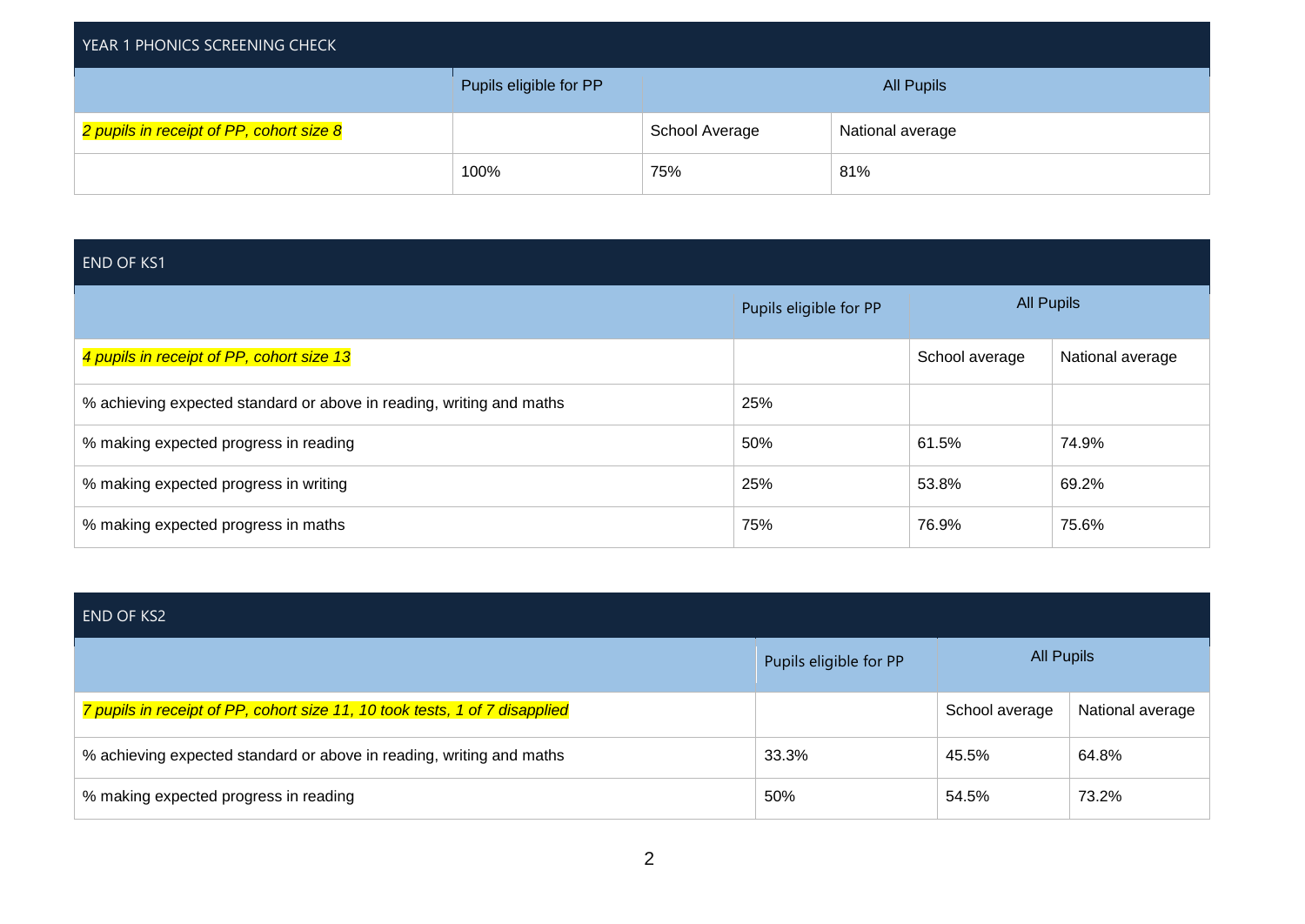| END OF KS2                            |      |       |       |
|---------------------------------------|------|-------|-------|
| % making expected progress in writing | 100% | 81.8% | 78.5% |
| % making expected progress in maths   | 100% | 63.6% | 78.7% |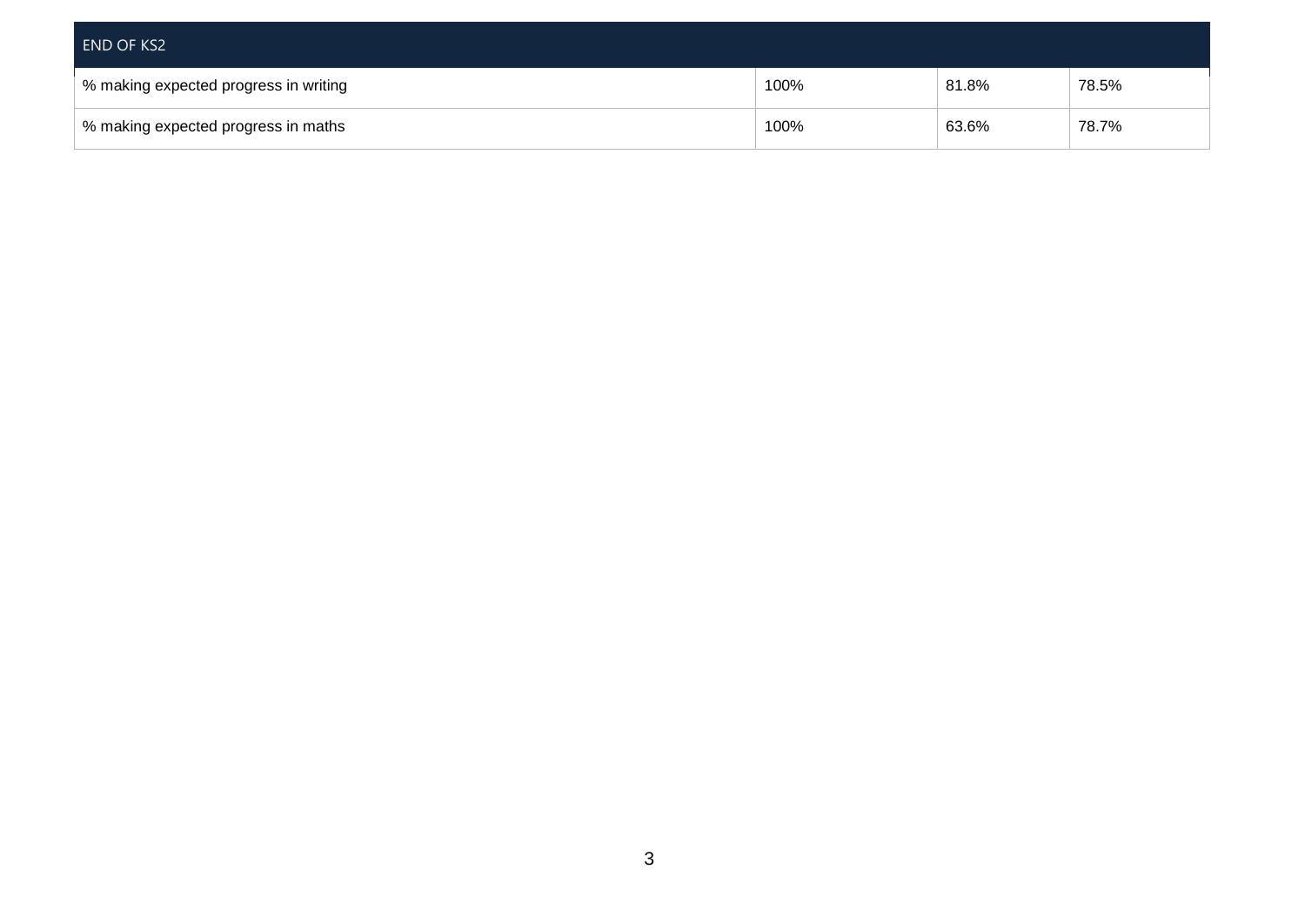|           | 4. Barriers to future attainment (for pupils eligible for PP)                                                                                                                                                                                                                                                                                                                                       |  |  |  |  |  |
|-----------|-----------------------------------------------------------------------------------------------------------------------------------------------------------------------------------------------------------------------------------------------------------------------------------------------------------------------------------------------------------------------------------------------------|--|--|--|--|--|
|           | Academic barriers (issues to be addressed in school, such as poor oral language skills)                                                                                                                                                                                                                                                                                                             |  |  |  |  |  |
| Α.        | Inconsistencies in the quality of teaching and learning across the school.                                                                                                                                                                                                                                                                                                                          |  |  |  |  |  |
| <b>B.</b> | receptive and expressive vocabulary is poor                                                                                                                                                                                                                                                                                                                                                         |  |  |  |  |  |
| C.        | The teaching of reading is inconsistent across the school, this particularly impacts on PP as a high number of these children do not<br>receive help with reading at home.                                                                                                                                                                                                                          |  |  |  |  |  |
| D.        | The nature of Special Educational Needs has become more complex in the last three years; in addition, the school has noticed an<br>increase in the number of children presenting with mental health needs.                                                                                                                                                                                          |  |  |  |  |  |
| C.        | Pupils not being 'ready to learn' in class (pupils are not in a secure place mentally/emotionally) and demonstrate poor learning skills<br>such as difficulties with organisation, commitment and resilience.                                                                                                                                                                                       |  |  |  |  |  |
| D.        | Parental engagement for some PP children has proven difficult; some have low expectations of child by family, others have reluctance<br>to send children to school.                                                                                                                                                                                                                                 |  |  |  |  |  |
|           | Additional barriers (including issues which also require action outside school, such as low attendance rates)                                                                                                                                                                                                                                                                                       |  |  |  |  |  |
| Е         | Attendance for PP children (or children in receipt of free school meals) showed that some PP had attendance below 96% and were<br>persistent absentees. However, there are some children in receipt of PP who have authorised medical reasons for their absence, in<br>these cases the school needs to develop closer links with the NHS to ensure children attend school regularly where possible. |  |  |  |  |  |
| F.        | Parental support weak during the school summer break eg with reading resulting in a dip in performance when children return, and less<br>progress being made because they need to catch up to where they were.                                                                                                                                                                                      |  |  |  |  |  |
| G.        | Some home environments have limited reading material, nowhere suitable for a child to be quiet and read or do homework and<br>parental engagement can also be poor. (Possibly due to lack of confidence or poor basic skills of parents)                                                                                                                                                            |  |  |  |  |  |
| Η.        | PP children have high mobility.                                                                                                                                                                                                                                                                                                                                                                     |  |  |  |  |  |
|           | 5. Intended outcomes (specific outcomes and how they will be<br><b>Success criteria</b>                                                                                                                                                                                                                                                                                                             |  |  |  |  |  |
|           | $\overline{A}$                                                                                                                                                                                                                                                                                                                                                                                      |  |  |  |  |  |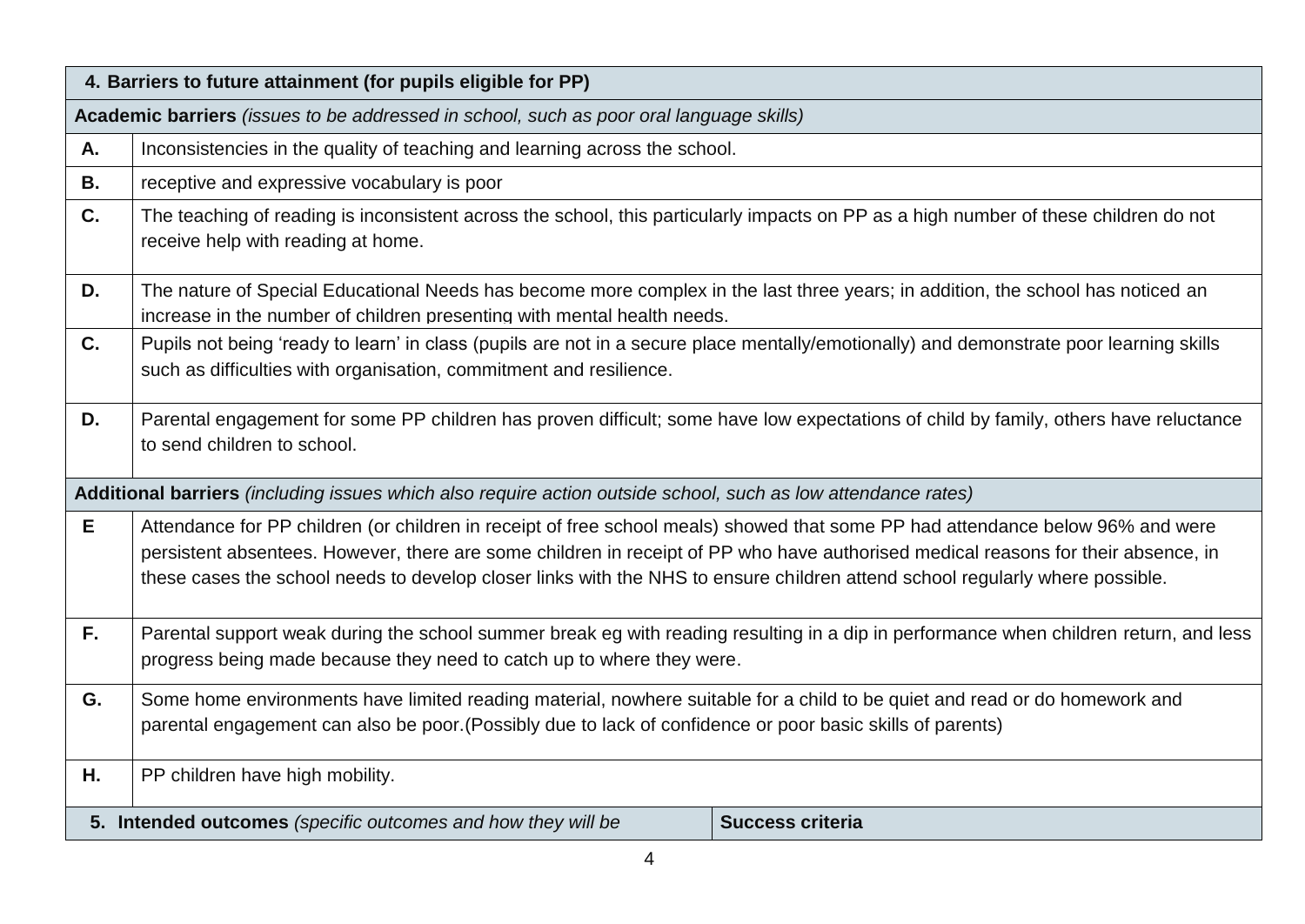| Improve reading skills for pupils eligible for PP                                                  | Outcomes for all year groups are in line with PP children<br>nationally.                                                                                                                                                               |
|----------------------------------------------------------------------------------------------------|----------------------------------------------------------------------------------------------------------------------------------------------------------------------------------------------------------------------------------------|
| Accelerate progress of PP children                                                                 | Analysis of data and monitoring of PP group will show that these<br>children are making progress at least in line with their peers and<br>in some cases, progress will be accelerated (identified in Pupil<br>Progress Meetings).      |
| Improve attendance of PP children, particularly where absence is not<br>authorised                 | Continue with targeting of children as soon as attendance and<br>punctuality falls.                                                                                                                                                    |
| Increase the number of PP children reaching the national standard in<br>reading at the end of KS2. | There is an increase in the % age of PP children reaching the<br>higher standard in reading at the end of each KS.                                                                                                                     |
| For all children to approach and overcome challenges in a positive way.                            | Fewer PP children will have difficulty in social situations; This<br>will be monitored through behaviour records.                                                                                                                      |
| For PP children to achieve the same as non-PP children at the end of KS1                           | For PP children to achieve the expected standard at the end of<br>Y2 in 2020                                                                                                                                                           |
| Increase parental engagement.                                                                      | High attendance at parent workshops, Friends of Townley<br>School events and parents evening. Increase in the number of<br>parents attending; monitor numbers over the year. Positive<br>feedback/comments on parental questionnaires. |

| 6. Planned Expenditure Academic Year 2019/20 |                         |                                                       |                                                  |                   |                               |  |
|----------------------------------------------|-------------------------|-------------------------------------------------------|--------------------------------------------------|-------------------|-------------------------------|--|
| <b>Action</b>                                | <b>Intended Outcome</b> | What's the evidence and rationale<br>for this choice? | How will you make sure<br>it's implemented well? | <b>Staff lead</b> | When will you<br>review this? |  |
| Quality of teaching for all                  |                         |                                                       |                                                  |                   |                               |  |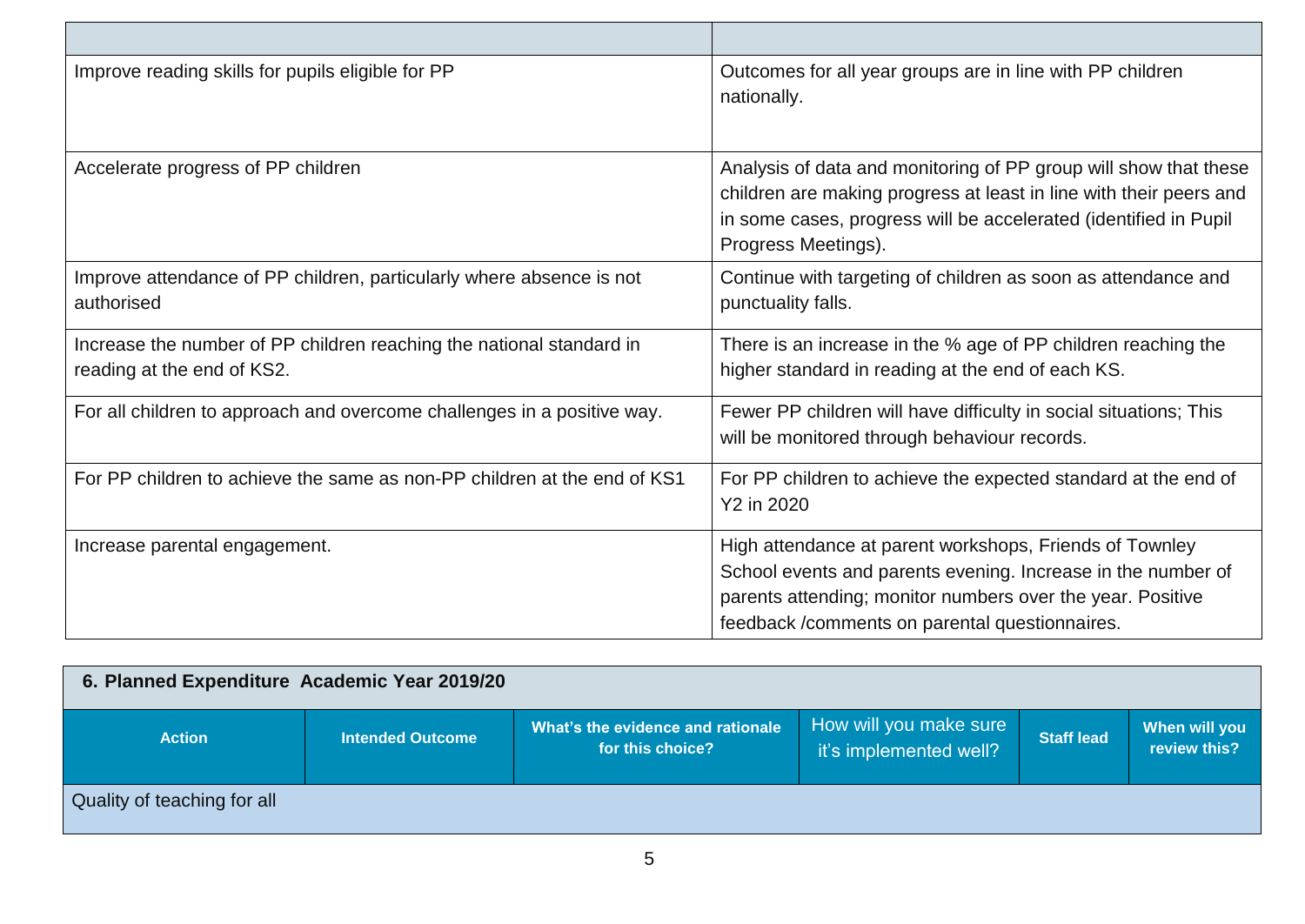| 100% good or better<br>teaching everyday<br>Continual raising of<br>teachers' expectations of<br>PP pupils and provision of<br>challenge for these<br>children in all lessons<br>[focus of all lesson<br>observations]<br>Relevant training is<br>provided to ensure the<br>provision for our<br>disadvantaged pupils is of<br>high priority and we are up<br>to date with the current<br>programmes. | Every child receives<br>teaching which is good<br>in every classroom<br>every day.                                                                                                                           | <b>Education Endowment</b><br>Foundation report 2019 states<br>that "Good teaching is the most<br>important lever schools have to<br>improve outcomes for<br>disadvantaged pupils."<br>Slow progress rates made by<br>pupil premium children<br>particularly in key stage 2                              | Lesson observations<br>identify aspects of good<br>teaching with focus on<br>feedback to improve.<br>CPD/coaching provided<br>in any areas where this<br>is identified as useful.<br>Half termly book trawls<br>by as outlined in SIDP<br>and termly assessment<br>data analysis shows<br>disadvantaged pupils<br>are either; at least<br>maintaining their<br>previous year/KS1<br>position; making<br>accelerated progress to<br>at least return to this<br>standard. | HT and SL                       | $\frac{1}{2}$ termly |
|-------------------------------------------------------------------------------------------------------------------------------------------------------------------------------------------------------------------------------------------------------------------------------------------------------------------------------------------------------------------------------------------------------|--------------------------------------------------------------------------------------------------------------------------------------------------------------------------------------------------------------|----------------------------------------------------------------------------------------------------------------------------------------------------------------------------------------------------------------------------------------------------------------------------------------------------------|-------------------------------------------------------------------------------------------------------------------------------------------------------------------------------------------------------------------------------------------------------------------------------------------------------------------------------------------------------------------------------------------------------------------------------------------------------------------------|---------------------------------|----------------------|
| For teachers to be able to<br>address the needs of<br>children in receipt of PP,<br>regardless of their starting<br>point during lesson time<br>and increased teacher<br>time.<br><b>Undertake the Powerful</b><br>Words project.                                                                                                                                                                     | Provision of teacher<br>led [wherever possible]<br>interventions and small<br>group sessions to<br>ensure disadvantaged<br>pupils keep-up and<br>catch-up.<br>Children identified to<br>achieve GDS, achieve | <b>Education Endowment</b><br>Foundation report 2019 states<br>that "Good teaching is the most<br>important lever schools have to<br>improve outcomes for<br>disadvantaged pupils."<br>Disadvantaged children in our<br>school often have a limited use<br>of vocabulary.<br>Slow progress rates made by | Lesson observations<br>identify aspects of good<br>teaching with focus on<br>feedback to improve.<br>CPD/ coaching provided<br>in any areas where this<br>is identified as useful.<br>Half termly book trawls<br>by as outlined in SIDP                                                                                                                                                                                                                                 | <b>Class</b><br><b>Teachers</b> | Termly               |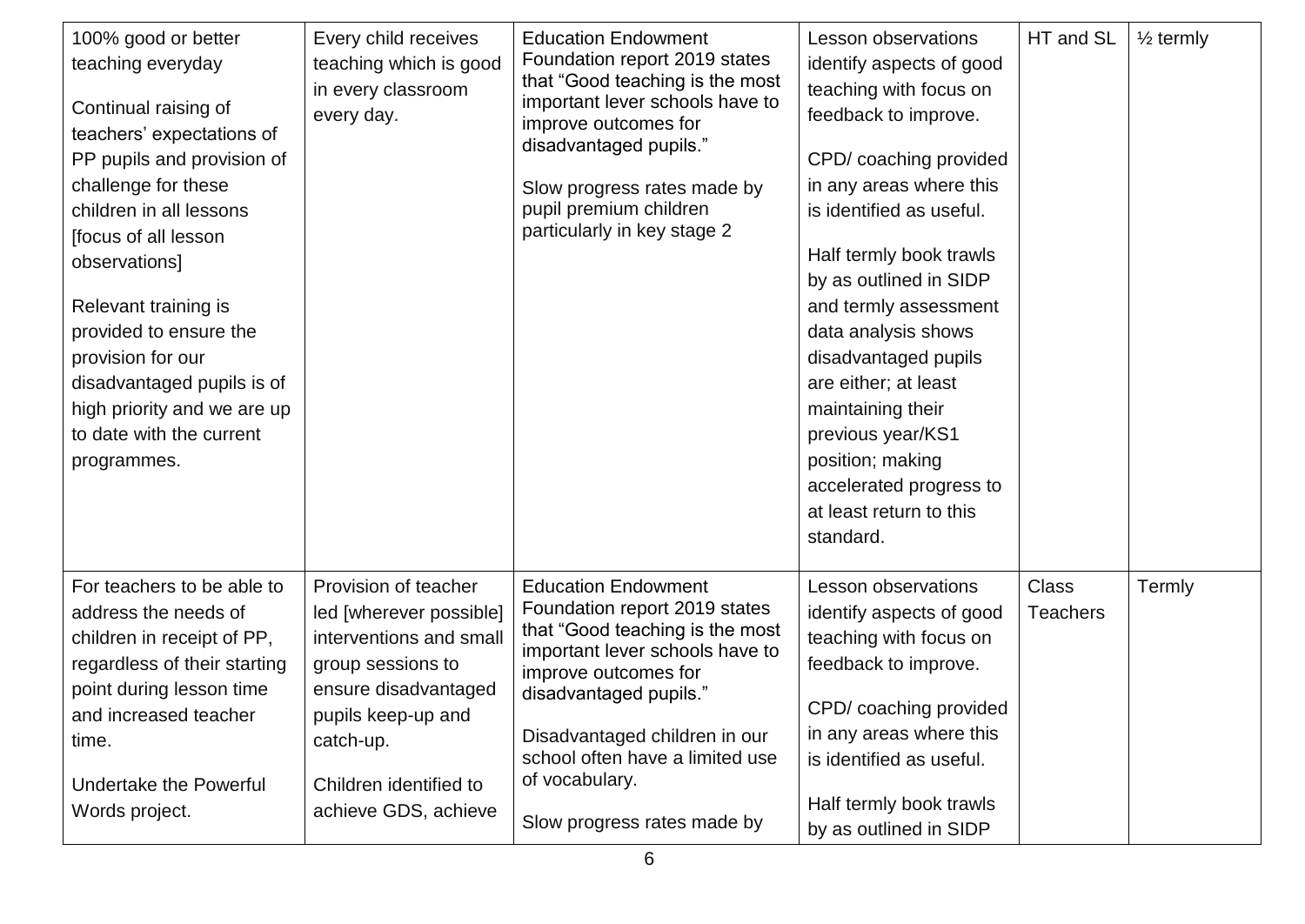| Gaps in learning to be<br>addressed.<br>Gaps identified in<br>formative assessment<br>allow for precisely targeted<br>teaching to remedy these.<br>Targeted additional adult<br>support in every<br>classroom.<br>Total Allocation: £15,000 | this in statutory<br>assessment.                                                                                   | pupil premium children<br>particularly in key stage 2<br>Meta-Analysis of research by<br>John Hattie breaks down quality<br>teaching into:<br>$\Box$ Pupils having clear<br>goals/objectives.<br>□ Teachers providing pupils<br>with<br>modelling/scaffolding/appropriat<br>e steps to achieve them. | and termly assessment<br>data analysis shows<br>disadvantaged pupils<br>are either; at least<br>maintaining their<br>previous year/KS1<br>position; making<br>accelerated progress to<br>at least return to this<br>standard. |                             |                               |
|---------------------------------------------------------------------------------------------------------------------------------------------------------------------------------------------------------------------------------------------|--------------------------------------------------------------------------------------------------------------------|------------------------------------------------------------------------------------------------------------------------------------------------------------------------------------------------------------------------------------------------------------------------------------------------------|-------------------------------------------------------------------------------------------------------------------------------------------------------------------------------------------------------------------------------|-----------------------------|-------------------------------|
| <b>Action</b>                                                                                                                                                                                                                               | <b>Intended Outcome</b>                                                                                            | What's the evidence and rationale<br>for this choice?                                                                                                                                                                                                                                                | How will you make sure<br>it's implemented well?                                                                                                                                                                              | <b>Staff lead</b>           | When will you<br>review this? |
| <b>Targeted support</b>                                                                                                                                                                                                                     |                                                                                                                    |                                                                                                                                                                                                                                                                                                      |                                                                                                                                                                                                                               |                             |                               |
| Reintroduction of named<br><b>Pupil Premium Champion</b><br>on staff.<br>$\frac{1}{2}$ termly meetings<br>between advocate and<br>class teacher to identify                                                                                 | Every child eligible for<br>PP has a champion on<br>the staff, enabling<br>decisions to prioritise<br>their needs. | <b>Education Endowment</b><br>Foundation report 2019 states<br>that "The challenge of<br>implementation means that less<br>is more: selecting a small<br>number of priorities and giving<br>them the best chance of<br>success is a safer bet than                                                   | HT and PP governor to<br>monitor progress of PP<br>to ensure children are<br>making progress (as<br>outlined in SIDP). HT to<br>meet with advocate                                                                            | HT and<br>Kerry<br>Hammond. | Termly                        |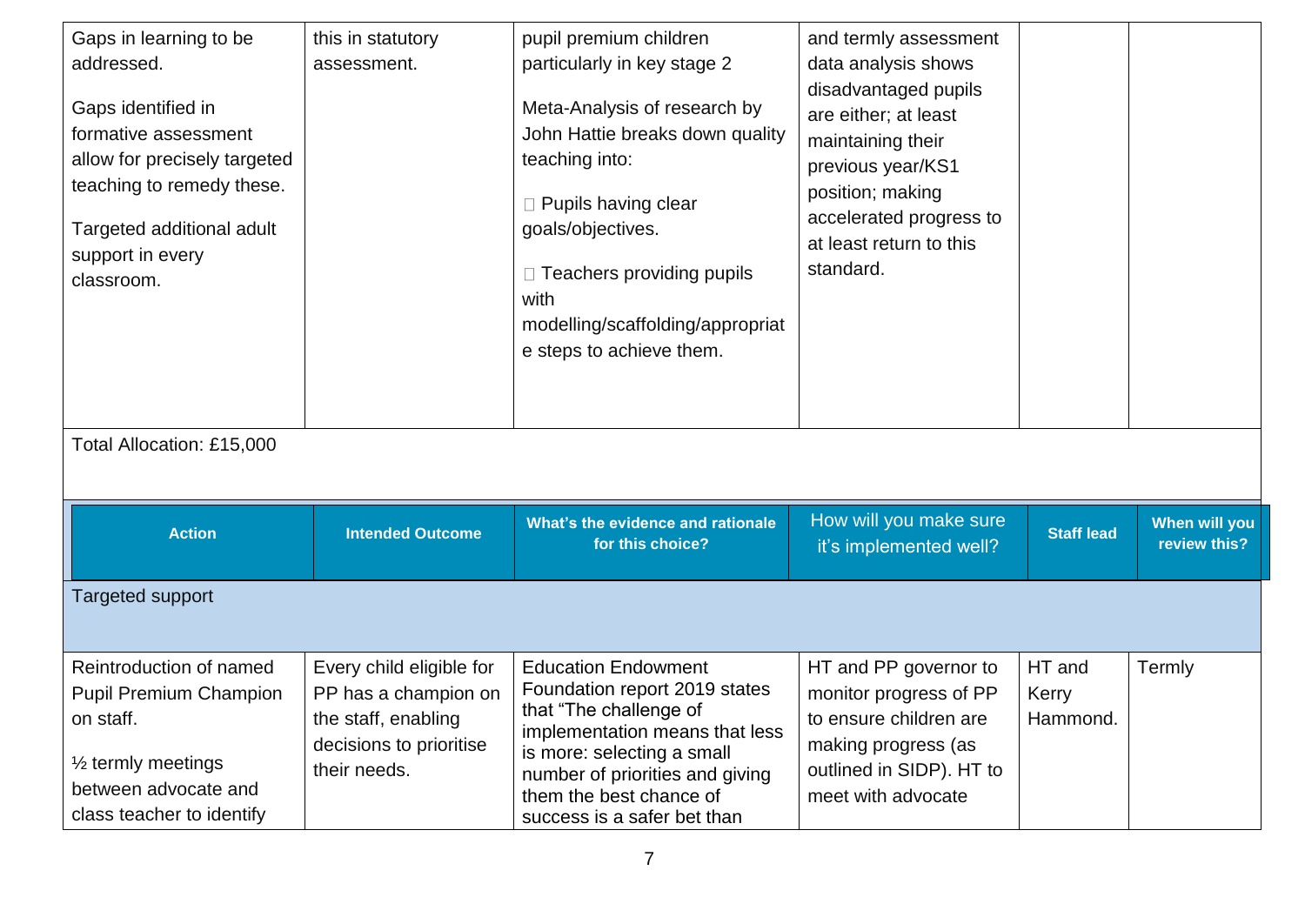| needs of children and plan<br>next steps for individuals.<br>Monthly meetings between<br>Champion and targeted PP<br>children (as identified in<br>PPM) to provide coaching<br>and mentoring as<br>necessary.                                                                                                                                                                                                                                                                                             |                                                                                                                                                                                                                                                      | creating a long list of strategies<br>that becomes hard to manage."<br>Sometimes staff do not always<br>fully see things from the<br>perspective of a disadvantaged<br>child, as many staff have not<br>experienced this themselves.                                                                                                                                                                                                                                                                                                                                       | monthly.                                                                                                                                                                                                                                                                                                                                                                                             |                 |        |
|-----------------------------------------------------------------------------------------------------------------------------------------------------------------------------------------------------------------------------------------------------------------------------------------------------------------------------------------------------------------------------------------------------------------------------------------------------------------------------------------------------------|------------------------------------------------------------------------------------------------------------------------------------------------------------------------------------------------------------------------------------------------------|----------------------------------------------------------------------------------------------------------------------------------------------------------------------------------------------------------------------------------------------------------------------------------------------------------------------------------------------------------------------------------------------------------------------------------------------------------------------------------------------------------------------------------------------------------------------------|------------------------------------------------------------------------------------------------------------------------------------------------------------------------------------------------------------------------------------------------------------------------------------------------------------------------------------------------------------------------------------------------------|-----------------|--------|
| Opportunities and<br>experiences help to widen<br>children's horizons and<br>'diminish the difference',<br>providing pupils with<br>experiences that they can<br>discuss and draw upon in<br>their learning.<br>For pupils to access a<br>range of<br>social/cultural/sporting<br>experiences, visits and<br>activities.<br>Paying for music tuition for<br>those children who have<br>an interest but would<br>otherwise be unable to<br>take part<br>Supporting families to<br>ensure children have the | Disadvantaged pupils<br>have aspirations for,<br>and knowledge of,<br>career options; raised<br>awareness of the<br>qualifications and<br>training needed to<br>achieve them; the<br>desire and motivation<br>to achieve personal<br>academic goals. | As a school we feel it is<br>important to support<br>families/pupils to experience a<br>variety of opportunities<br>throughout their school years<br>and know that such experiences<br>can have an impact on a child's<br>confidence, self-esteem and<br>self-belief.<br>Pupils and their families have a<br>low of aspirations for their<br>futures reducing their motivation<br>and commitment to learning.<br>Planned residential visits that<br>enhance the life skills of pupils<br>and consolidates social skills<br>such as teamwork, leadership<br>and resilience. | End of year<br>questionnaires by year 5<br>and 6 children show<br>good awareness of<br>future options, children<br>can verbalise their plans<br>for their future including<br>FE options.<br>Each session will be<br>monitored by CT and or<br>advocate.<br>Four case studies<br>provided for governors<br>from a range of children<br>in receipt of PP at the<br>end of the year (one per<br>class) | Headteach<br>er | Yearly |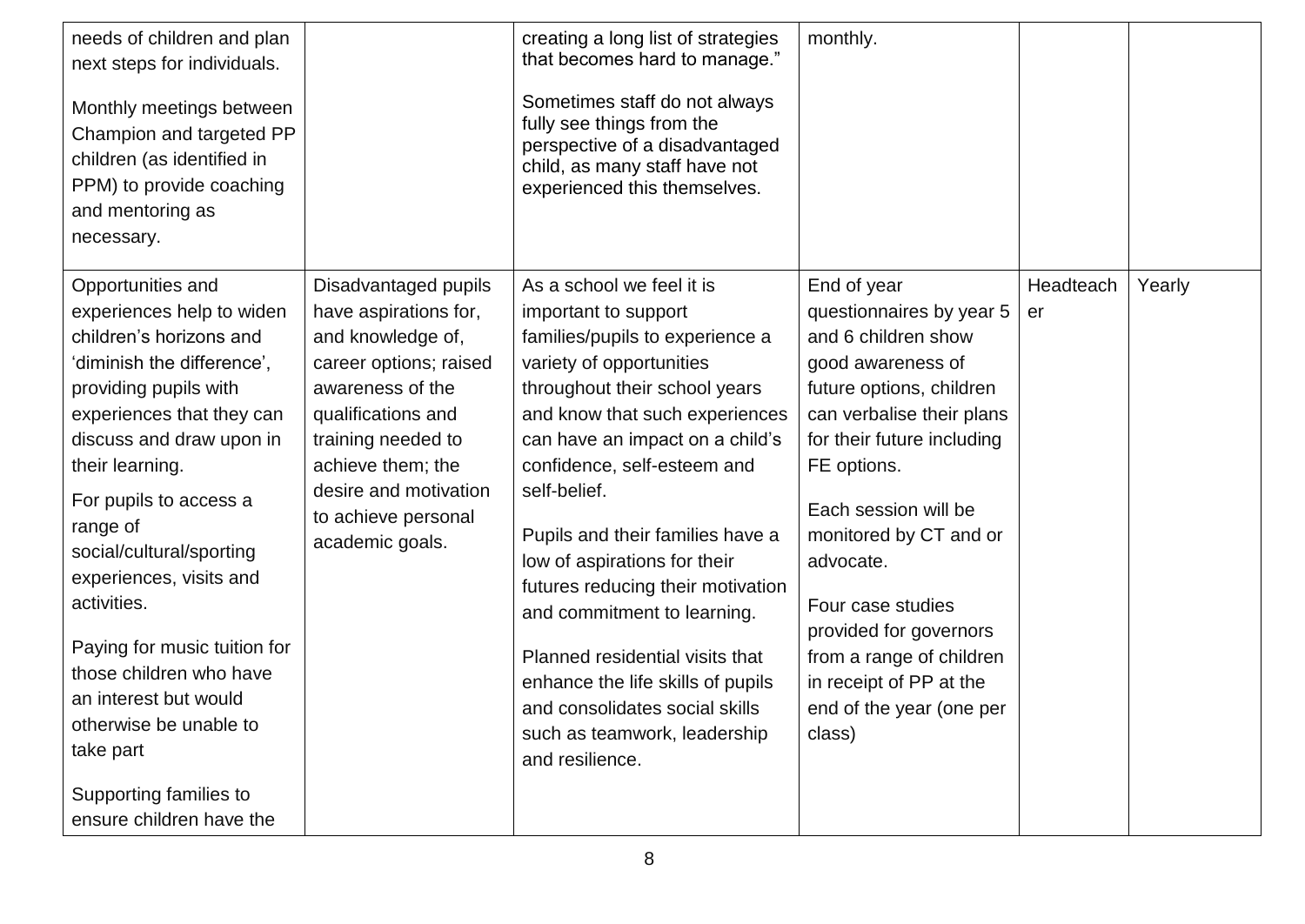| correct kit when<br>representing the school for<br>sporting events, and have<br>access to transport to and<br>from events<br>Pupils' horizons will be<br>broadened, and they will<br>learn more about culture<br>and music.                                                                                                                                                                                                                                                                      |                                                                                                                                                                                                                                                                                                                                                                                                                                                                            |                                                                                                                                                        |                                                                                                                                                                                                                                       |    |        |
|--------------------------------------------------------------------------------------------------------------------------------------------------------------------------------------------------------------------------------------------------------------------------------------------------------------------------------------------------------------------------------------------------------------------------------------------------------------------------------------------------|----------------------------------------------------------------------------------------------------------------------------------------------------------------------------------------------------------------------------------------------------------------------------------------------------------------------------------------------------------------------------------------------------------------------------------------------------------------------------|--------------------------------------------------------------------------------------------------------------------------------------------------------|---------------------------------------------------------------------------------------------------------------------------------------------------------------------------------------------------------------------------------------|----|--------|
| Provision of SENCO in<br>school to address specific<br>needs for pupils and work<br>with social care as needed.<br>Release time to enhance<br>and support provision for<br>high need PP pupils,<br>including liaising with<br>outside agencies and<br>parents, completing<br>paperwork and organising<br>finance.<br>Delivery of specific<br>programmes for vulnerable<br>pupils.<br>Partnership working with<br>health, ed. psych, social<br>care for targeted pupils.<br>Provision of teaching | Pupils with identified<br>social, emotional or<br>health needs are<br>supported by school<br>staff so that the needs<br>are removed, or<br>alleviated. Families<br>actively seek support<br>from school to reduce<br>need for social care<br>agency involvement.<br>Families confidentially<br>feedback that they feel<br>well supported during<br>social care issues.<br>Families on support<br>plan are reduced to<br>CIN stage<br>Standards of<br>attainment improve in | Pupils and their families social &<br>emotional difficulties, including<br>medical issues, can be a barrier<br>to school success for some<br>children. | Pupil voice<br>questionnaire.<br>Case studies provided<br>for governors by<br>SENCO of a child in<br>receipt of PP at the end<br>of the year.<br>Group interviews and<br>individual talks with PP<br>children and named<br>Governors. | HT | Termly |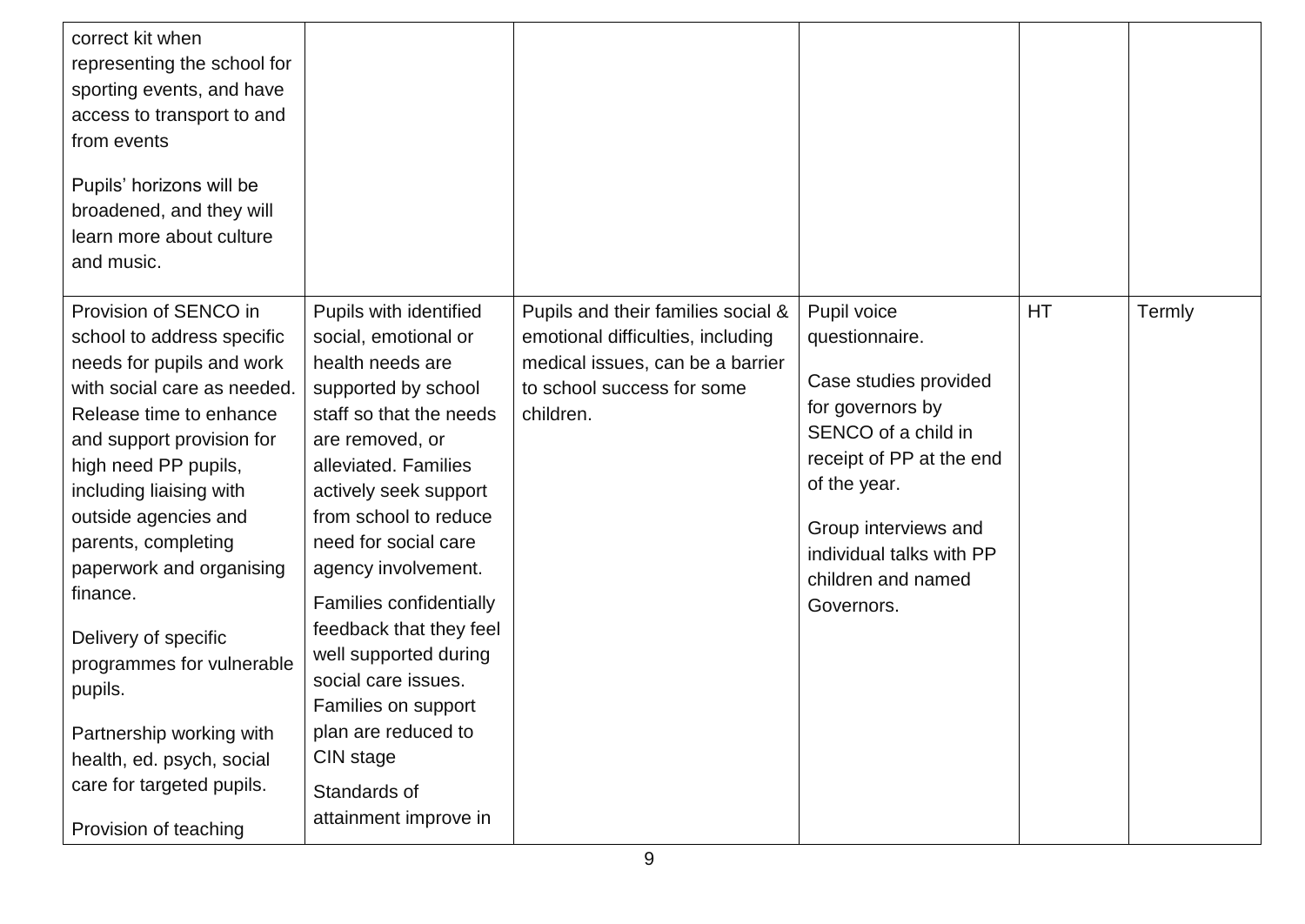| assistants in class to<br>nurture vulnerable<br>children.<br><b>Pupil Premium mentoring</b><br>programme with champion,<br>and TAs across school.                           | KS1 and KS2 SATS in<br>all 3 subjects for PP<br>pupils in 2020 tests<br>Pupil voice<br>questionnaire will show<br>that children feel more<br>supported through<br>mentoring programme.                                                                                                                                                                         |                                                                                                                                                                                                                                             |                                                                                                                                                                                                                                                                                                               |               |                                          |
|-----------------------------------------------------------------------------------------------------------------------------------------------------------------------------|----------------------------------------------------------------------------------------------------------------------------------------------------------------------------------------------------------------------------------------------------------------------------------------------------------------------------------------------------------------|---------------------------------------------------------------------------------------------------------------------------------------------------------------------------------------------------------------------------------------------|---------------------------------------------------------------------------------------------------------------------------------------------------------------------------------------------------------------------------------------------------------------------------------------------------------------|---------------|------------------------------------------|
| Pupils in Y6 receive<br>additional, high quality<br>individual and/or small<br>group support and<br>challenge in English and<br>Maths.                                      | Targeted pupils<br>receive additional<br>support in English<br>and/or Maths by highly<br>qualified teachers, at<br>support staff. Provide<br>additional support<br>within class to offer<br>reinforcement and pre-<br>teaching in English<br>and/or Maths Provide<br>high quality 1:1 tuition<br>for identified pupils in<br>Reading, Writing<br>and/or Maths. | <b>Quality First Teaching and small</b><br>group tuition (+4) have both<br>been proven to have a positive<br>impact on outcomes                                                                                                             | On going monitoring of<br>teaching and learning of<br>PPG children.<br><b>Outcomes of PPG</b><br>children linked to<br>teachers' appraisal<br>targets Termly tracking<br>of PPG children show<br>they are making at least<br>'good' progress<br><b>Pupil Voice monitoring</b><br>Clear entry and exit<br>data |               | Termly and<br>as<br>interventions<br>end |
| Provide specialist provision<br>to support pupils with<br>emotional, social and/or<br>behavioural difficulties<br>allowing them to maximise<br>their efforts on learning in | Ensure identification of<br>pupils is transparent<br>and recorded. Monitor<br>behaviour and<br>evaluate whether<br>improvements in<br>behaviour translates                                                                                                                                                                                                     | Removing barriers to learning is<br>a proven way to improve the<br>educational outcomes of pupils.<br>Using specialist support and<br>targeting individual children with<br>individual needs e.g. anger<br>resolution will allow identified | Teacher and pupil<br>questionnaire at entry<br>and exit points to<br>monitor and evaluate<br>impact.<br><b>Termly Behaviour</b>                                                                                                                                                                               | <b>SENDCo</b> | Termly and<br>as<br>interventions<br>end |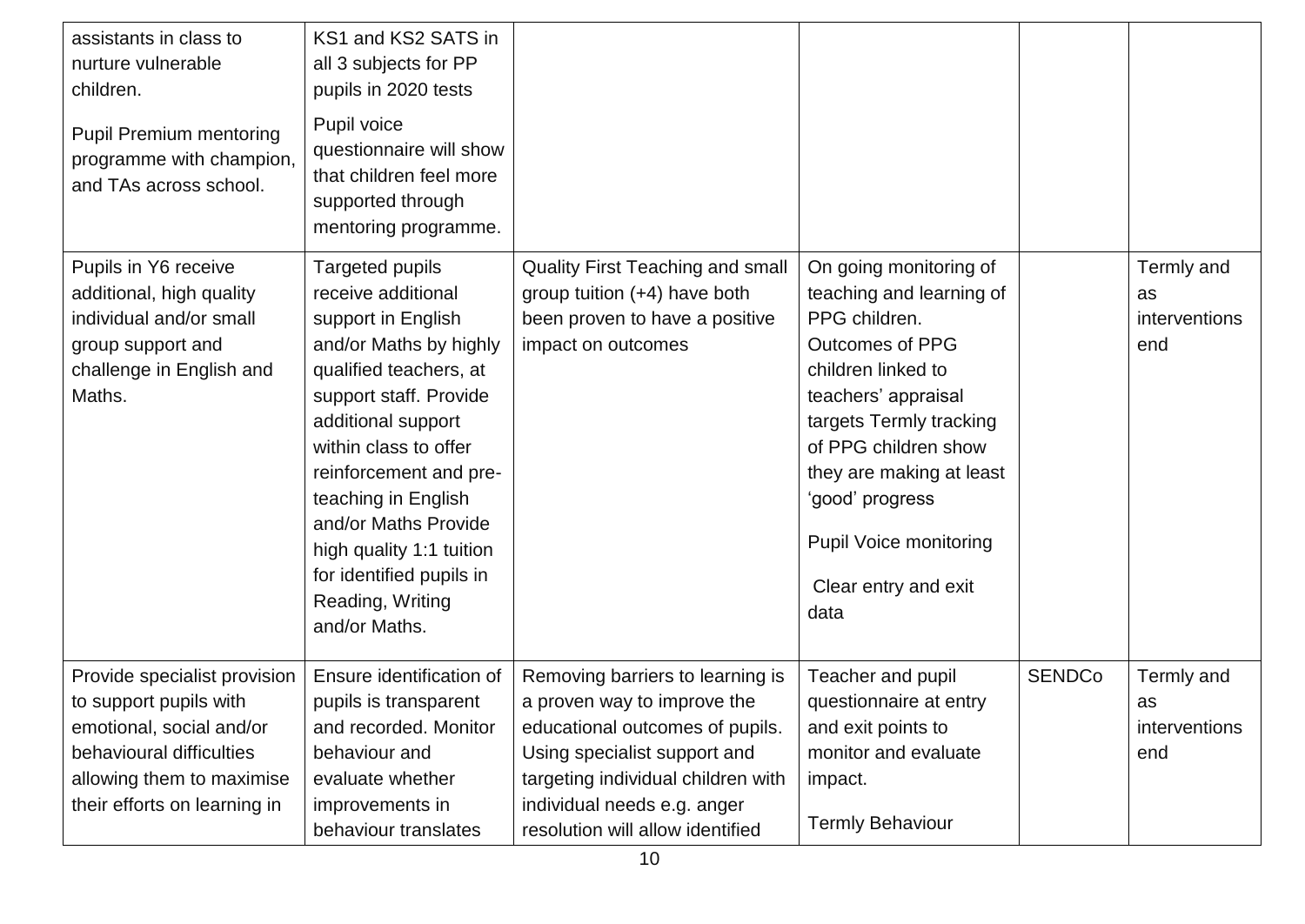| the classroom.               |               |                                    |                 |  |
|------------------------------|---------------|------------------------------------|-----------------|--|
|                              | into improved | pupils to access their learning    | reports to FGB. |  |
| Children with social,        | attainment.   | once barrier is removed.           |                 |  |
| emotional and/or             |               | Research highlights the impact     |                 |  |
|                              |               | of poor mental health on           |                 |  |
| behavioural needs will feel  |               | children's overall well-being and  |                 |  |
| supported and be given       |               | how it impacts detrimentally on    |                 |  |
| time to get in the correct   |               | academic achievement and           |                 |  |
| mind-set for learning either |               | attainment. We believe that the    |                 |  |
| before school or             |               | emotional well-being of some of    |                 |  |
| lunchtimes, Reduced          |               | our PPG pupils is affected as a    |                 |  |
| number of playtime           |               | result of external factors such as |                 |  |
| 'incidents'                  |               | anxiety, separation, attachment    |                 |  |
|                              |               | etc. and that it is beneficial to  |                 |  |
|                              |               | deal with the root cause to allow  |                 |  |
|                              |               | pupils the opportunity to          |                 |  |
|                              |               | concentrate on their learning.     |                 |  |
|                              |               |                                    |                 |  |
|                              |               | Nurture support ensures that       |                 |  |
|                              |               | children with social, emotional    |                 |  |
|                              |               | and/or behaviour needs are         |                 |  |
|                              |               | supported and given the time       |                 |  |
|                              |               | needed to calm or talk through     |                 |  |
|                              |               | concerns to ensure they are        |                 |  |
|                              |               | ready and able to learn.           |                 |  |
|                              |               |                                    |                 |  |
| Total Allocation: £10,000    |               |                                    |                 |  |
|                              |               |                                    |                 |  |
|                              |               |                                    |                 |  |
| Other approaches             |               |                                    |                 |  |
|                              |               |                                    |                 |  |
|                              |               |                                    |                 |  |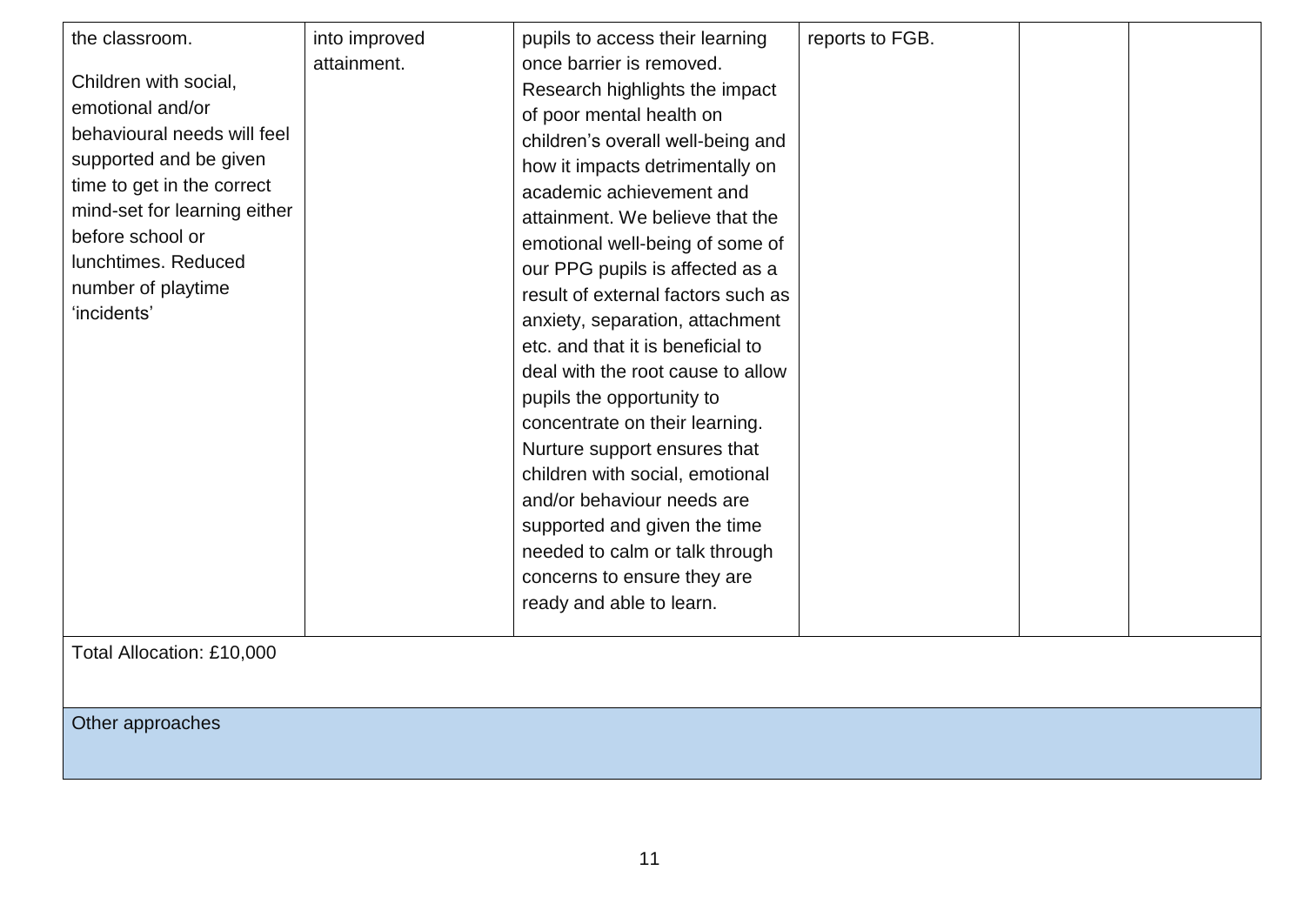| Maintain attendance officer<br>role, to continue to monitor<br>weekly, following the three<br>letter procedure. Parents<br>made aware of expected<br>attendance levels when<br>they fall below 90%.<br>Maintain partnership<br>working with EWO and<br>cluster attendance leads. | Low attendance and<br>persistent absenteeism<br>rates are at least in<br>line with national. | Termly attendance (incl<br>persistent absentee of<br>PP pupils) report to<br>governors. | Half termly<br>tracking of<br>attendance<br>data |
|----------------------------------------------------------------------------------------------------------------------------------------------------------------------------------------------------------------------------------------------------------------------------------|----------------------------------------------------------------------------------------------|-----------------------------------------------------------------------------------------|--------------------------------------------------|
|                                                                                                                                                                                                                                                                                  |                                                                                              |                                                                                         |                                                  |
| <b>Total Allocation: £80</b>                                                                                                                                                                                                                                                     |                                                                                              |                                                                                         |                                                  |

## **Review of expenditure 2018/19 (£27,720)**

| Targeted<br>Group | Action                                                | Cost  | Intended outcome                                             | Rationale                                 | Outcomes                                     |
|-------------------|-------------------------------------------------------|-------|--------------------------------------------------------------|-------------------------------------------|----------------------------------------------|
| KS2 Boys          | Free, structured lunchtime<br>sports clubs to support | £1800 | To reduce incidents of bad<br>behaviour during lunchtimes of | Last year this was<br>successful, and the | Lunchtimes have<br>maintained a reduction in |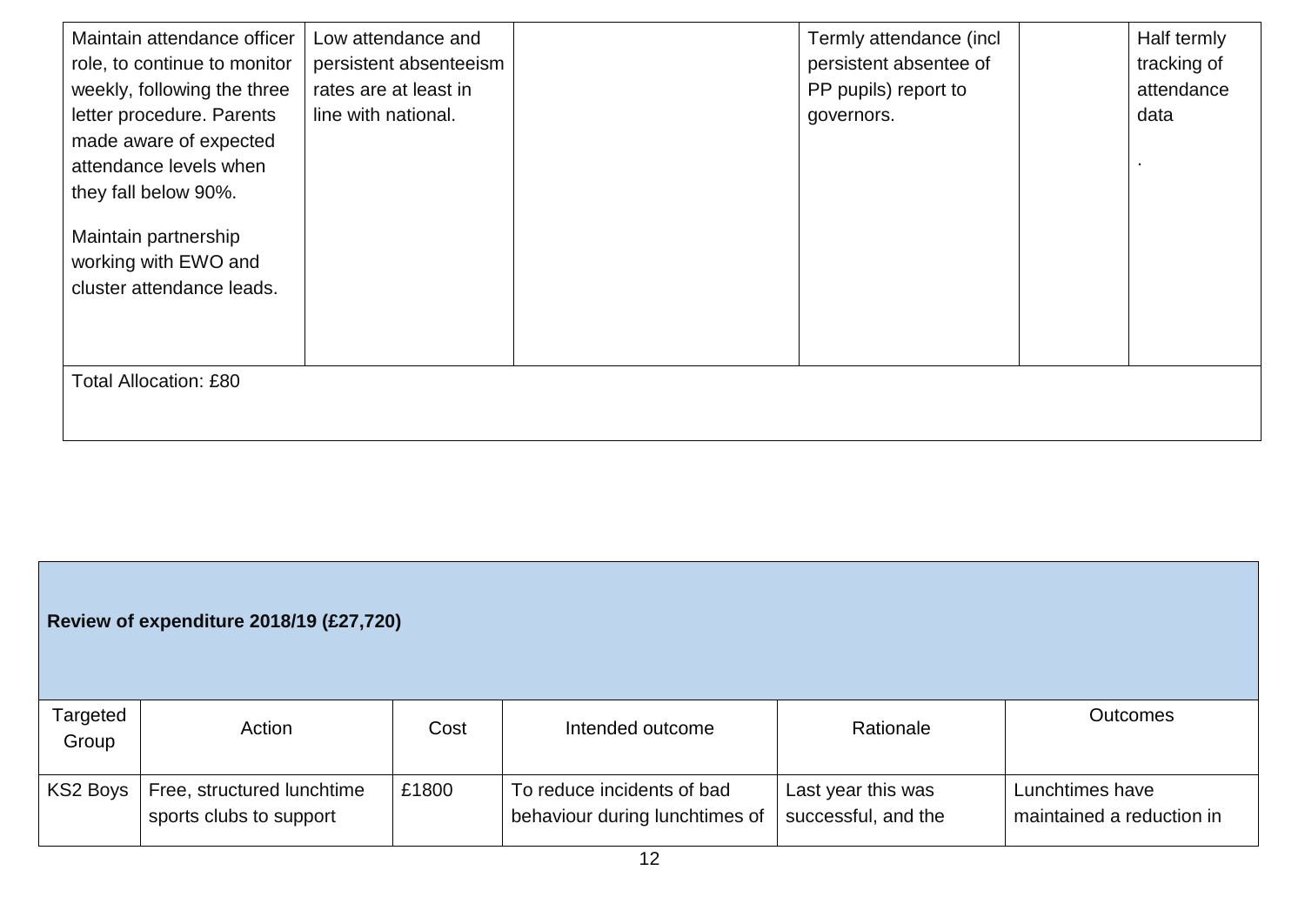|                   | behaviour and skill/interests<br>of boys in receipt of PP   |                                              | boys in receipt of PP ensuring<br>they are in the best possible<br>place to start lessons in the<br>afternoon.                                                                                                                                   | children have requested<br>this continue, the children<br>in KS2 report they are<br>unable to attend clubs<br>out of school because<br>they can't get to them.                                                                                                      | behaviour incidents for all<br>but one pupil. The children<br>love the addition of a<br>lunchtime football club!                                                                                                                                                                                                                               |
|-------------------|-------------------------------------------------------------|----------------------------------------------|--------------------------------------------------------------------------------------------------------------------------------------------------------------------------------------------------------------------------------------------------|---------------------------------------------------------------------------------------------------------------------------------------------------------------------------------------------------------------------------------------------------------------------|------------------------------------------------------------------------------------------------------------------------------------------------------------------------------------------------------------------------------------------------------------------------------------------------------------------------------------------------|
| Year <sub>6</sub> | Introduce the role of Peer<br><b>Mediators</b>              | $£500 -$<br>supply<br>costs and<br>equipment | To reduce incidents of bad<br>behaviour of children in receipt<br>of PP ensuring they are in the<br>best possible place to learn<br>and provide them with conflict<br>resolution strategies that will<br>support them throughout their<br>lives. | A significant proportion of<br>children in receipt of PP<br>have also lived with<br>domestic violence, and/or<br>parental mental health<br>they therefore have a<br>limited range of tools in<br>their experience to draw<br>on when confronted with<br>conflict.   | Peer mediators have been<br>highly successful in<br>reducing conflict across the<br>school. Lessons in the<br>afternoon now generally<br>being harmonious and on<br>time! The lunchtime staff<br>have spent far less time<br>dealing with negative<br>behaviour, with children<br>resolving conflict<br>themselves before matters<br>escalate. |
| Whole<br>School   | <b>Subsidised Start Active club</b><br>before school daily. | £1440                                        | Places provided in Start Active<br>club will help improve<br>attendance, punctuality and<br>social skills as well as raising<br>aspirations.                                                                                                     | Start Active has been<br>successful over the past<br>two years, ensuring<br>children attend school<br>regularly as well as<br>ensuring parents can<br>return to work. Parents<br>report that they really<br>value this, especially as<br>there is no longer a child | The children who use Start<br>Active have seen a<br>significant improvement in<br>attendance and are in<br>school before the start of the<br>main school day. However<br>those children who did not<br>attend start active have<br>continued to have issues<br>with attendance, the school<br>has taken robust action to                       |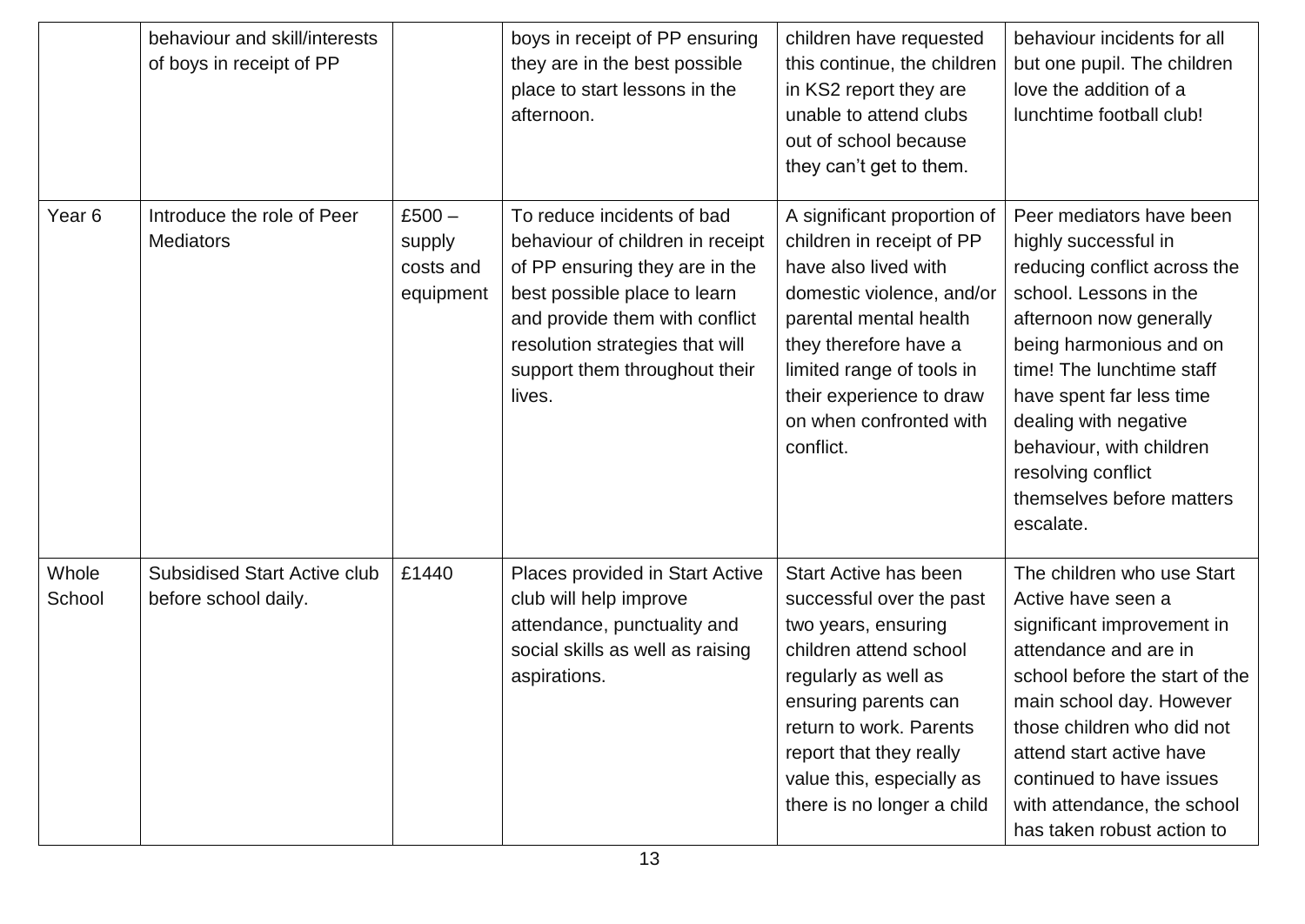|           |                                                               |      |                                                                                      | minder in the village.                                                                                                                                                                                                                                                                                                                                       | deal with this.                                   |
|-----------|---------------------------------------------------------------|------|--------------------------------------------------------------------------------------|--------------------------------------------------------------------------------------------------------------------------------------------------------------------------------------------------------------------------------------------------------------------------------------------------------------------------------------------------------------|---------------------------------------------------|
| Year 1 -6 | To provide PE kit for<br>targeted pupils in receipt of<br>PP. | £100 | To ensure pupils in receipt of<br>PP are ready to learn and<br>prepared for lessons. | Children in receipt of PP,<br>often don't have their kit<br>or a change of footwear<br>for active times of day<br>and PE lessons. Parents<br>have reported that they<br>are unable to afford to<br>buy an additional pair of<br>trainers for school, so<br>often the children are<br>under pressure 'Not to<br>lose/ruin/forget' their<br>trainers each day. | All PP children have taken<br>part in PE lessons. |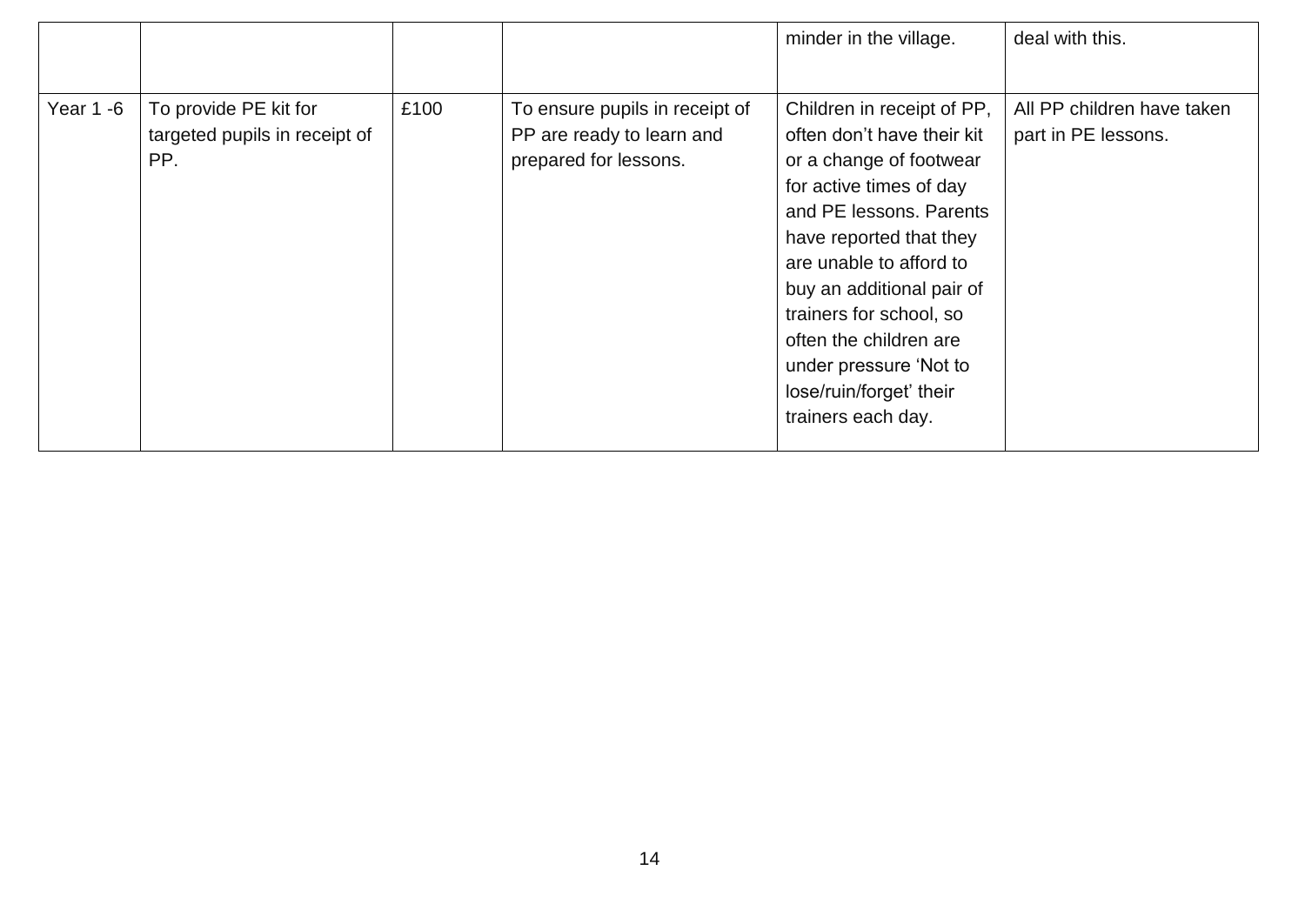| Year 1 -<br>6   | <b>Introducing Power Maths</b><br>across Y1-6 to ensure all<br>children a provided with QFT,<br>and taught the same skills,<br>with intervention and pre-<br>teaching being delivered<br>outside of the maths lessons. | £3000 | To ensure that maths progress<br>of lower ability pupils in receipt<br>of PP is accelerated, ensuring<br>they make progress in line with<br>all other pupils.                                                                                                                    | Low achieving children<br>in receipt of PP, are often<br>put in low ability groups<br>and taught different<br>things to the rest of the<br>class, meaning the gap<br>continues to widen rather<br>than close.                                                                        | Maths results across the<br>whole school have<br>improved. All children in<br><b>Y6 predicted to achieve</b><br>the national standard in<br>maths achieved it! |
|-----------------|------------------------------------------------------------------------------------------------------------------------------------------------------------------------------------------------------------------------|-------|----------------------------------------------------------------------------------------------------------------------------------------------------------------------------------------------------------------------------------------------------------------------------------|--------------------------------------------------------------------------------------------------------------------------------------------------------------------------------------------------------------------------------------------------------------------------------------|----------------------------------------------------------------------------------------------------------------------------------------------------------------|
| Year 1 -<br>6   | <b>Implement Growth Mindsets</b><br>across the school.                                                                                                                                                                 | £250  | To ensure that all children in<br>receipt of PP, particularly the<br>more able, to accelerate<br>progress by being mentally<br>well, and having the courage to<br>try learning tasks they perceive<br>they may fail at.                                                          | Our more able PP<br>children seldom take<br>risks in their learning as<br>they are afraid of failure.                                                                                                                                                                                | <b>Success evidenced in</b><br>case study and governor<br>visit notes.                                                                                         |
| Whole<br>School | Introduce Mindfulness across<br>the whole school                                                                                                                                                                       | £1000 | To ensure that all children in<br>receipt of PP, have strategies<br>to help them stay focussed<br>during stressful and difficult<br>situations, for example when<br>faced with timed tests, or<br>changes during the day.<br>Teaching delivered in small<br>groups by a teacher. | The mental wellbeing of<br>some children in receipt<br>of PP can be difficult<br>when they are faced with<br>challenging situations.<br>They then have few<br>appropriate responses as<br>they tend to use the<br>default response of fight<br>or flight to manage the<br>situation. | As above                                                                                                                                                       |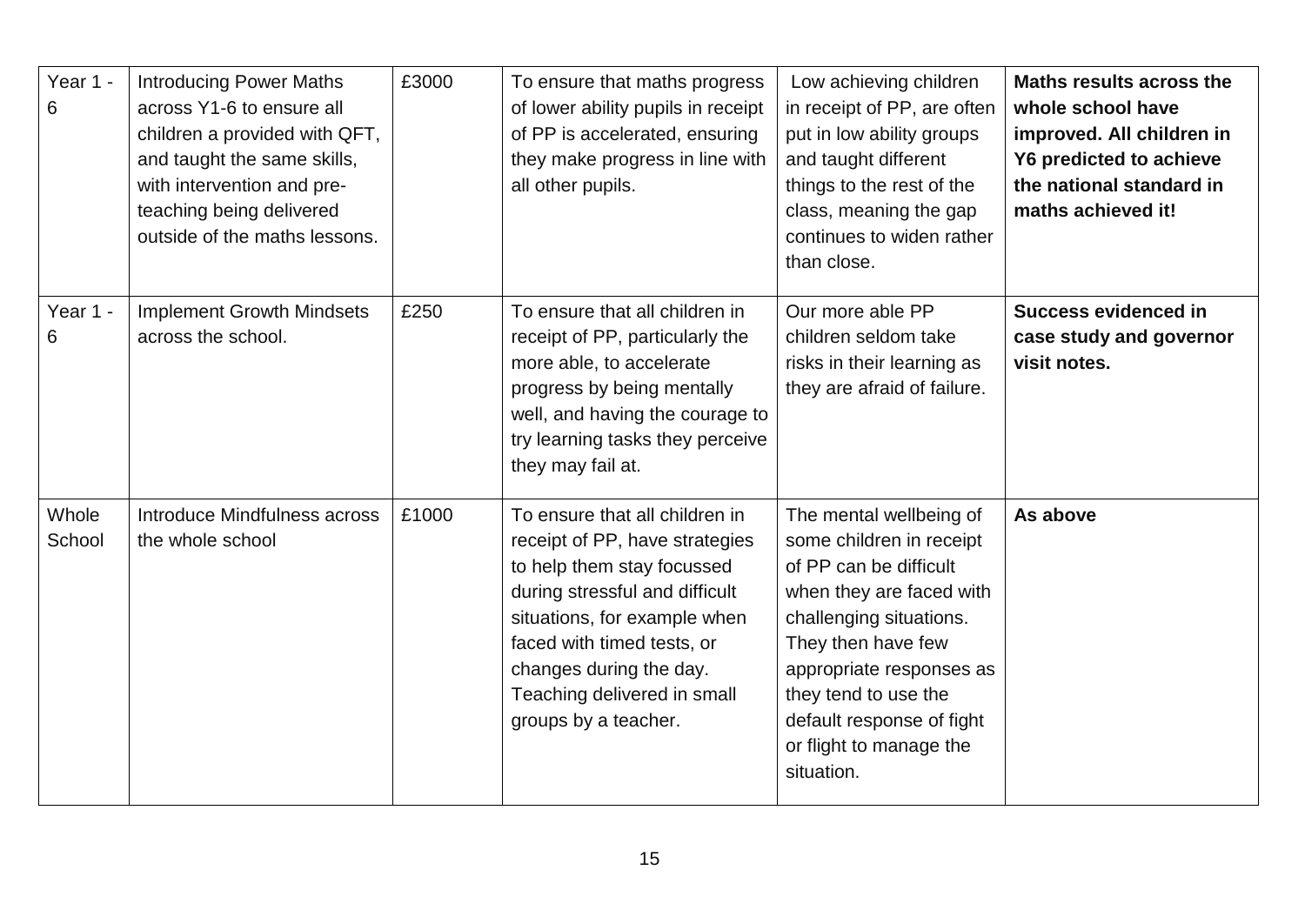| Years<br>2,3,4<br>and 5 | Offer stringed instrument<br>lessons and free instrument<br>loans to all children                                                                | £300  | To ensure children in receipt of<br>PP can access high quality<br>music tuition which they would<br>otherwise be able to access. | Several non-<br>disadvantaged children<br>access private music<br>tuition outside of school,<br>which is not possible for<br>children in receipt of PP.<br>Funding these lessons<br>will provide equality of<br>opportunity. | <b>Disadvantaged children</b><br>and their group of peers<br>performed in assembly to<br>the whole school, they<br>were confident to play in<br>front of the school and<br>those in Y6 have signed<br>up for music lessons at<br>their new secondary<br>schools. |
|-------------------------|--------------------------------------------------------------------------------------------------------------------------------------------------|-------|----------------------------------------------------------------------------------------------------------------------------------|------------------------------------------------------------------------------------------------------------------------------------------------------------------------------------------------------------------------------|------------------------------------------------------------------------------------------------------------------------------------------------------------------------------------------------------------------------------------------------------------------|
| KS1                     | Additional TA support in class<br>to run interventions and to<br>provide additional support to<br>pupils in receipt of PP during<br>lesson time. | £3000 | To ensure that progress of<br>pupils in receipt of PP is<br>accelerated.                                                         | Children in receipt of PP,<br>in KS 1 have not<br>achieved as well as non-<br>PP children.                                                                                                                                   | All PP children passed the<br>phonics screen check in<br>Y1 and Y2. 3 out of the<br>four children in receipt of<br>PP in Y2 achieved KS1<br>results in line with FFT<br>target setting.                                                                          |
| <b>Y6</b>               | Additional TA support in class<br>to provide pre-teaching in the<br>afternoons.                                                                  | £3400 | To ensure that progress of<br>pupils in receipt of PP is<br>accelerated.                                                         | High number of pupils in<br>receipt of PP in Y6 (50%)<br>who are at risk of not<br>achieving target set by<br>FFT.                                                                                                           | 6/7 achieved the expected<br>standard in writing and<br>maths. 3/7 achieved the<br>expected standard in<br>reading. The teaching of<br>reading and improving the<br>quality of teaching is a<br>focus of the SIDP 2019/20.                                       |
| KS <sub>2</sub>         | Additional TA support in class<br>to enable class teachers to<br>deliver feedback/marking in<br>RWM to individuals where                         | £7500 | To ensure that progress of<br>pupils in receipt of PP is<br>accelerated by having<br>additional support from the                 | Individual feedback to<br>children was often<br>provide in written format,<br>or provided by                                                                                                                                 | 6/7 achieved the expected<br>standard in writing and<br>maths, 3/7 achieved the<br>expected standard in                                                                                                                                                          |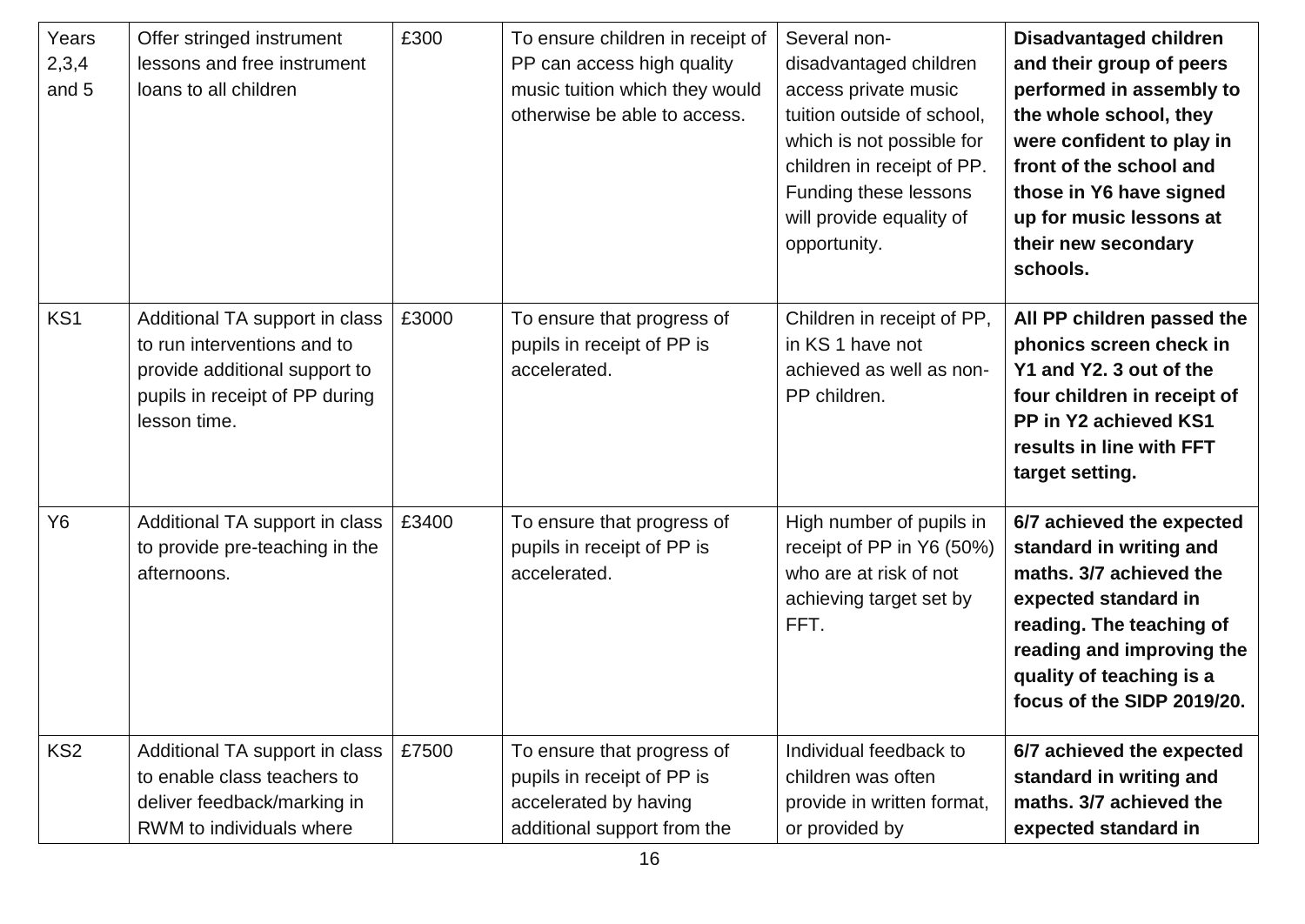|                 | they are at risk of not being<br>on track to meet end of year<br>objectives.                                                                                                      |      | class teacher,                                                                                                                                                                                                                                                                                                       | inexperienced staff,<br>facilitating the teacher to<br>deliver this feedback<br>should ensure children<br>are on track to achieve<br>the standard at the end<br>of the years. | reading. The teaching of<br>reading and improving the<br>quality of teaching is a<br>focus of the SIDP 2019/20                                                                           |
|-----------------|-----------------------------------------------------------------------------------------------------------------------------------------------------------------------------------|------|----------------------------------------------------------------------------------------------------------------------------------------------------------------------------------------------------------------------------------------------------------------------------------------------------------------------|-------------------------------------------------------------------------------------------------------------------------------------------------------------------------------|------------------------------------------------------------------------------------------------------------------------------------------------------------------------------------------|
| Whole<br>School | To improve the behaviour of<br>pupils in receipt of PP during<br>lesson time, through<br>increased engagement in<br>lessons, by using practical<br>resources to support learning. | £800 | To ensure pupils can<br>participate in lessons, in<br>particularly maths, by having<br>visual/practical resources to<br>enable improved progress.                                                                                                                                                                    |                                                                                                                                                                               |                                                                                                                                                                                          |
| Whole<br>School | To subsidise the cost of<br>school trips, including the<br>residential for children in<br>receipt of PP if necessary.                                                             | £600 | To develop the confidence and<br>independence of pupils in<br>receipt of the PP.                                                                                                                                                                                                                                     |                                                                                                                                                                               | All but one child in receipt of<br>PP went on the residential.<br>All PP children attended<br>school trips. PP children<br>have experienced the same<br>opportunities as their peers.    |
| Year 5/6        | To subsidise the cost of the<br>residential for children in<br>receipt of PP if necessary.                                                                                        | £700 | Extend life experiences by<br>offering Residential visits in<br>multi activity centres and<br>develop cultural history,<br>geography and citizenship. To<br>develop the resilience, greater<br>independence and raise<br>aspirations of pupils in receipt<br>of the PP. To increase self-<br>confidence, better team | Learning experiences,<br>especially those involving<br>collaborative learning,<br>are shown to have a<br>positive impact on<br>learning                                       | PP children have<br>experienced the same<br>opportunities as their peers.<br>All but one child in receipt of<br>PP went on the residential.<br>All PP children attended<br>school trips. |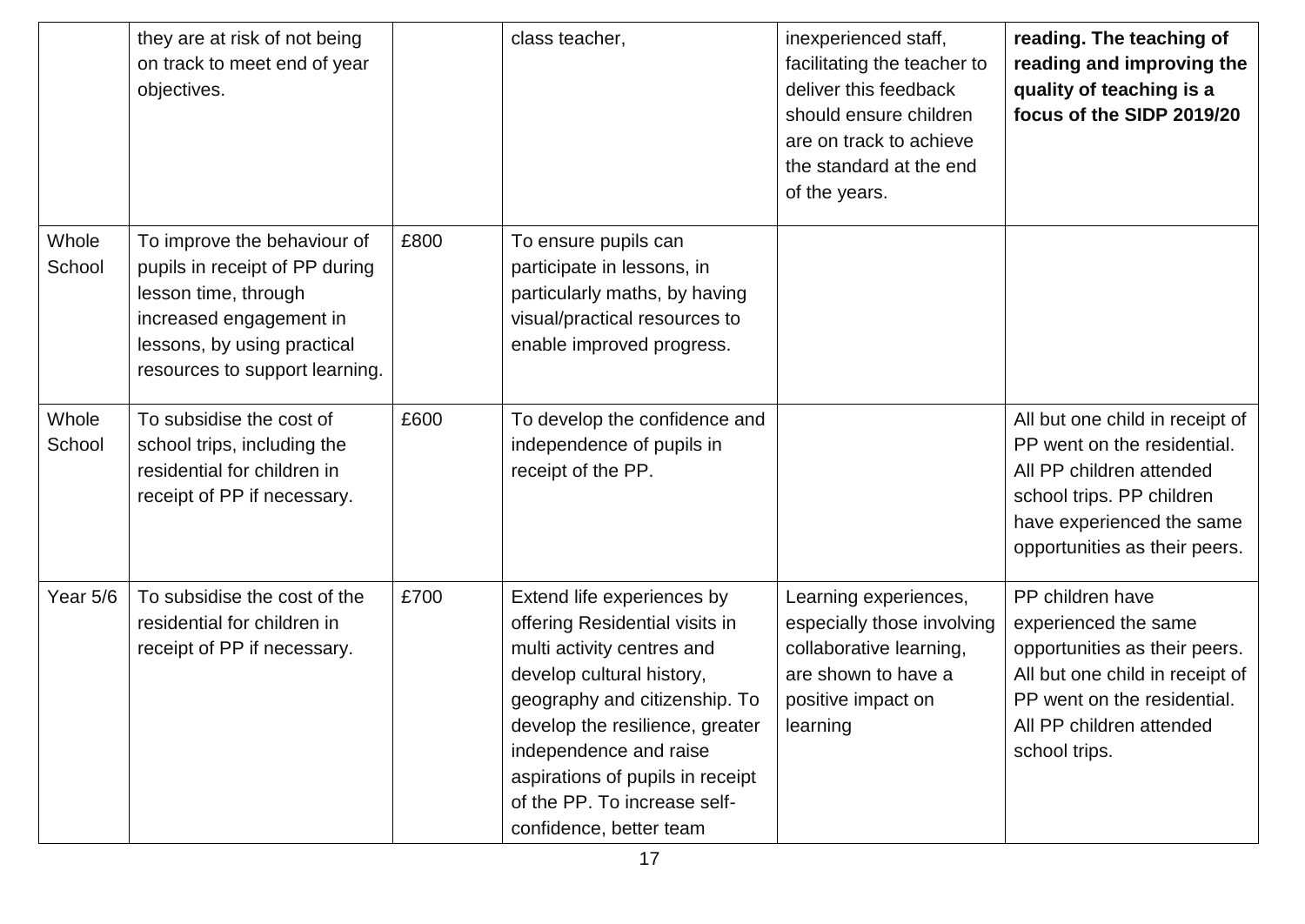|                     |                                                                                                                                                    |       | working and improved social<br>skills                                                                                                                                                                                                                                                                                                                                                                                                                                         |                                                                                                                                                                                                                                                                      |                                                                                                                                                                                                                                                                                                                                                                                                                               |
|---------------------|----------------------------------------------------------------------------------------------------------------------------------------------------|-------|-------------------------------------------------------------------------------------------------------------------------------------------------------------------------------------------------------------------------------------------------------------------------------------------------------------------------------------------------------------------------------------------------------------------------------------------------------------------------------|----------------------------------------------------------------------------------------------------------------------------------------------------------------------------------------------------------------------------------------------------------------------|-------------------------------------------------------------------------------------------------------------------------------------------------------------------------------------------------------------------------------------------------------------------------------------------------------------------------------------------------------------------------------------------------------------------------------|
| Reception<br>and Y1 | <b>Specialist Practitioner</b><br>Support                                                                                                          | £1200 | Support to target children with<br>challenges such as learning<br>difficulties, social and<br>emotional problems, issues<br>around disability as well as<br>more complex needs to help<br>children overcome who are<br>experiencing problems that<br>hinder their successful learning<br>and participation in school and<br>other activities. These<br>problems can include a range<br>of emotional and social<br>problems or learning difficulties<br>on a one to one basis. | To develop skills required<br>in learning and social<br>environments. Evidence<br>of progress through<br>individual records of<br>involvement and access<br>to the curriculum.                                                                                       | Lego theraphy was<br>introduced with the<br>younger children, this has<br>helped the children<br>develop their social skills<br>and therefore be able to<br>access the learning<br>environment. The children<br>in receipt of PP in EY left<br>before the year was<br>finished so we are unable<br>to report on their<br>progress. The other<br>children in Y1 all made<br>expected, age related<br>progress during the year. |
| Whole<br>School     | Contingency fund to meet the<br>emerging needs of children in<br>receipt of PP and the high<br>number of PP pupils who<br>transfer to us mid-year. | £500  | To enable the school to meet<br>the emerging needs of pupils<br>in receipt of PP.                                                                                                                                                                                                                                                                                                                                                                                             | There is high mobility of<br>PP, every new in year<br>child in the Autumn term<br>2017 was eligible for PP.<br>Reserving a contingency<br>was essential last year to<br>meet the needs of new<br>children and the<br>emerging needs of<br>children (E.G. the special | This contingency was<br>used to provide Lego<br>therapy for two children. It<br>was also used to enable to<br>specialist practitioner to<br>work closely with a family<br>to provide access to<br>external support.                                                                                                                                                                                                           |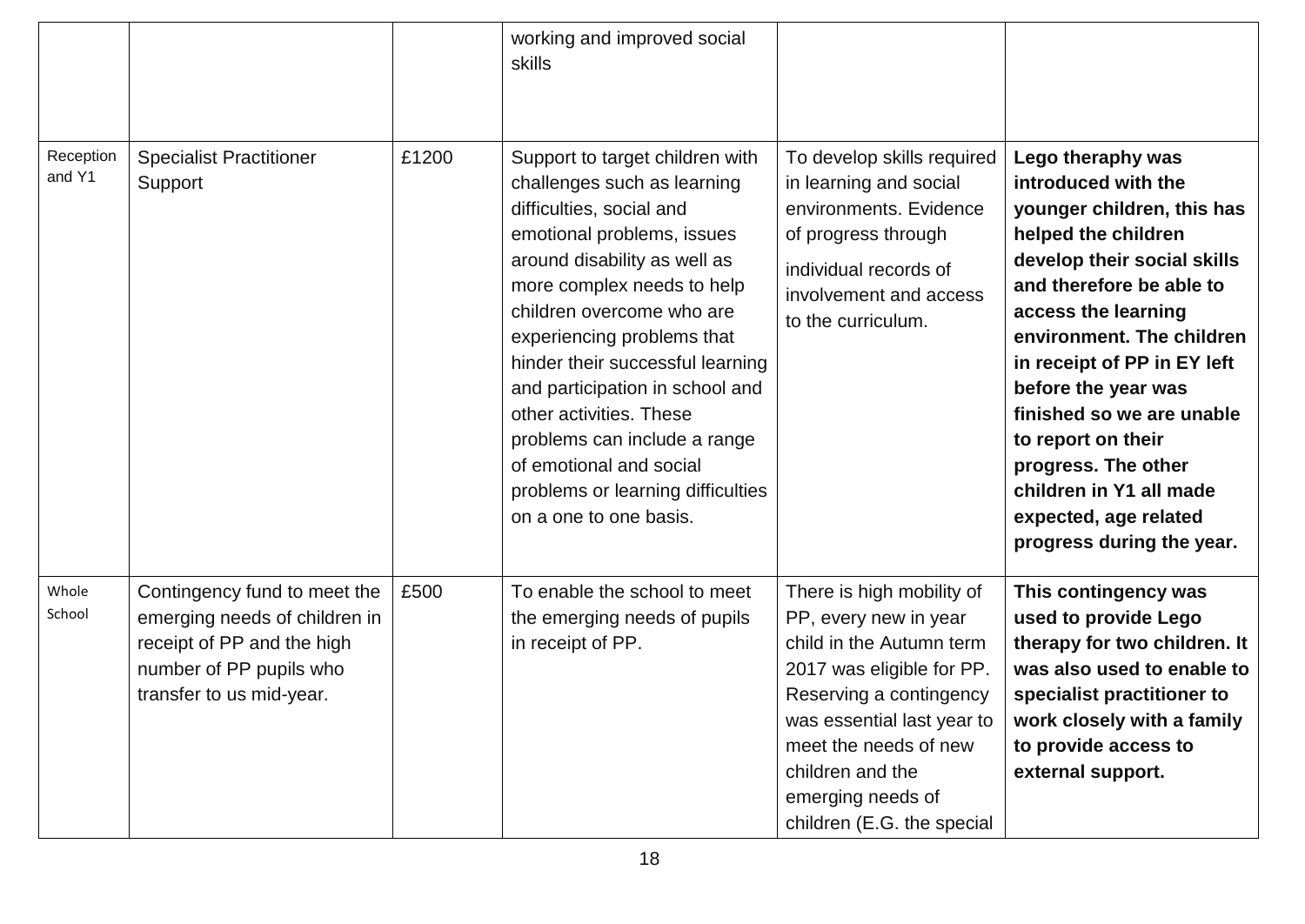|                                                          |                                                                                                                         |      |                                                                                                                                                                                                                                                                                                                                              | trip).                                                                                                                                                                                                               |                                                                                                                                                                                                                                                                                                                                                                                       |
|----------------------------------------------------------|-------------------------------------------------------------------------------------------------------------------------|------|----------------------------------------------------------------------------------------------------------------------------------------------------------------------------------------------------------------------------------------------------------------------------------------------------------------------------------------------|----------------------------------------------------------------------------------------------------------------------------------------------------------------------------------------------------------------------|---------------------------------------------------------------------------------------------------------------------------------------------------------------------------------------------------------------------------------------------------------------------------------------------------------------------------------------------------------------------------------------|
|                                                          |                                                                                                                         |      |                                                                                                                                                                                                                                                                                                                                              |                                                                                                                                                                                                                      |                                                                                                                                                                                                                                                                                                                                                                                       |
| <b>New</b><br>arrivals<br>to<br>school,<br>YR and<br>Y1. | Targeted support for PP<br>children to highlight the early<br>intervention of basic skills for<br>PP children with SEN. | £500 | Build on and improve basic<br>literacy and numeracy skills<br>targeted at PP children with<br>SEN.                                                                                                                                                                                                                                           | To ensure PP children<br>will settle well and make<br>good progress, evidence<br>from Learning Journeys,<br>Year 1 & 2 teacher<br>assessment shows rapid<br>progress.                                                | There were no new PP<br>children in EY. There were<br>two children in Y1 in receipt<br>of PP. Both of these children<br>passed the phonics screen<br>check. One of the two<br>received precision teaching<br>to ensure the gap was<br>closed between them and<br>their peers. The other<br>benefited from QFT and did<br>not need additional<br>intervention outside of the<br>class. |
| Reception<br>to Year 6                                   | Reading Challenges to target<br>children identified as not<br>reading at home.                                          | £112 | Raise the profile of reading<br>and increase reading skills<br>Increase attainment in reading<br>so that that all children in<br>receipt of PP, make progress<br>in line with their peers.<br>Through the summer reading<br>challenge special breakfast<br>and film club, reward<br>bookmarks, including Hot<br>Chocolate club and postcards | Several children in<br>receipt of PP do not<br>access home reading,<br>Sumdog or visit the<br>library. By having high<br>value rewards and<br>sharing success with<br>home parental<br>engagement should<br>improve. | All children in receipt of PP<br>came to hot chocolate club<br>at least once during the<br>year. However the reading<br>results of Y6 was<br>disappointing, as only 4/7<br>made expected progress<br>from their starting point in<br>reading. In years 5/4/3/1 all<br>children in receipt of PP<br>made expected progress in<br>reading. In Y2 2/4 made                               |